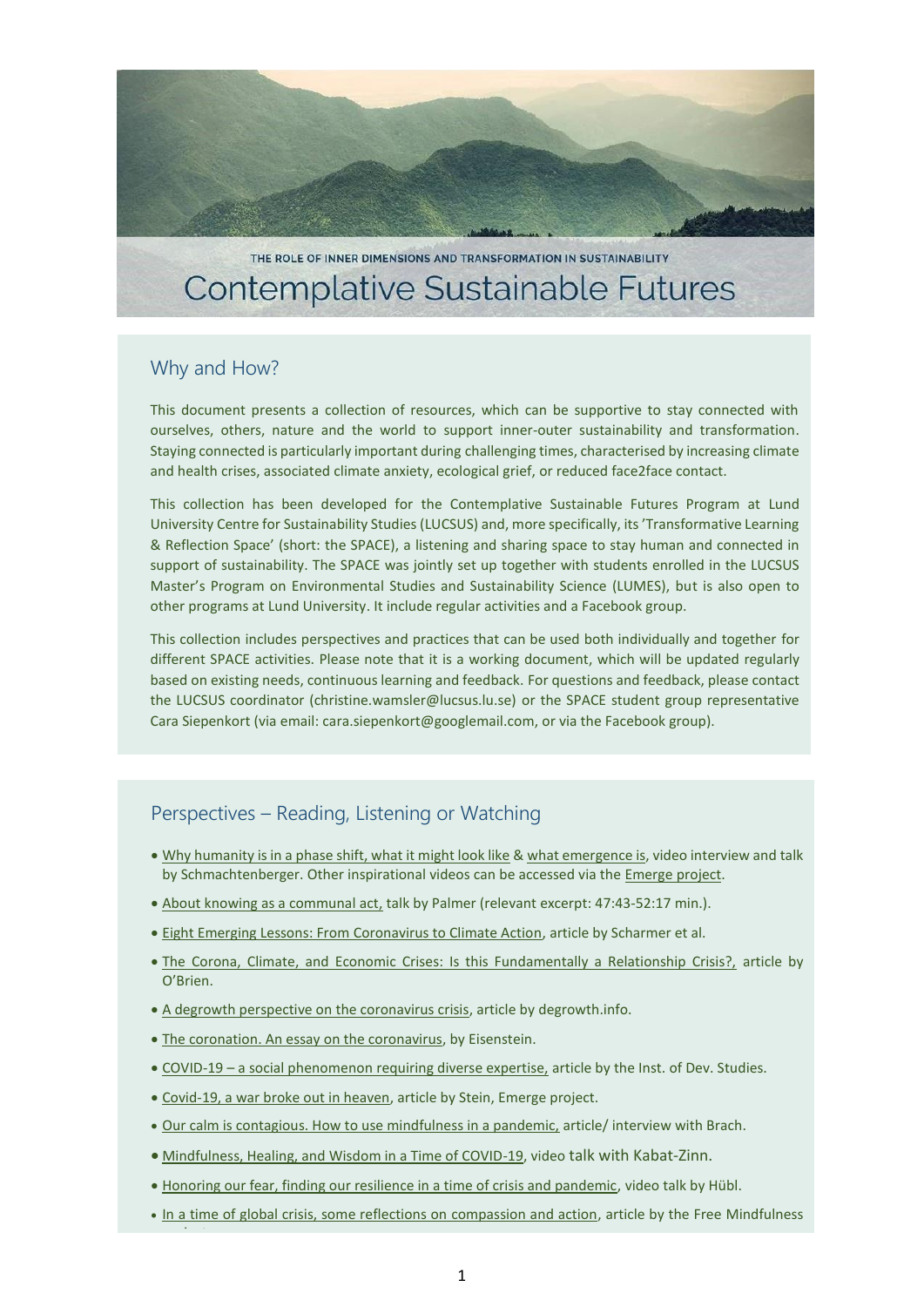# Targeted Practices & Courses – Focus on Ecological and Health Crises

- [The Work that Reconnects](https://workthatreconnects.org/) by Macy. You can find a list of resources on thei[r website.](https://workthatreconnects.org/resources/about/)
- [Climate and mind](https://www.climateandmind.org/what-is-climate-grief) focuses on exploring the relationship between climate disruption and human behavior. Under 'What is Climate Grief?', they bring together related perspectives and practices.
- . [The Good Grief Network](https://www.goodgriefnetwork.org/) aims to build personal resilience while strengthening community ties to help combat despair, inaction, eco-anxiety, and emotions in the face of daunting systemic predicaments. You can find an array of resources on their website, but not all are for free.
- [GAIA: Global Activation of Intention and Action.](https://www.presencing.org/news/news/gaia-global-activation-of-intention-and-action?fbclid=IwAR3vNpYjjxCxb1yf8TUTkOhAdC4c7hfQfozyY6z_Jd7fo8ZQiafCZ3sajqE) Online process with seminars over 14 weeks by the Presencing Institute.
- [Creating a Home Retreat,](https://jackkornfield.com/creating-a-home-retreat-finding-freedom-wherever-you-are-free-half-day-retreat-included/) Finding Freedom Wherever You Are, practices by Kornfield and Bach.
- [A steady heart in the time of the coronavirus,](https://soundcloud.com/jack-kornfield/a-steady-heart) a 13 minute practice by Kornfield.
- [Managing Emotions Effectively in Uncertain Times,](https://www.mindfulleader.org/blog/37647-managing-emotions-effectively-in?utm_medium=email&utm_campaign=711396-six-resources-to-support-you-during&utm_source=lists%2F71238-Mindful-Leader-Monthly-We-ll-send-you&simplero_object_id=su_N6kaSLCwsiwxrdRawkMjs21E) recommendations by Brackett.
- [20 suggestions for dealing with feeling overwhelmed](http://www.vessantara.net/home/talks-and-writing/talks-and-articles/20-suggestions-for-dealing-with-overwhelm) by global challenges, by Vessanthara.
- [Advice for climate change activists](https://www.youtube.com/watch?v=5bvWZTYngfg&feature=youtu.be) to deal with climate anxiety, etc. by Miller.
- [Corona Virus Anxiety & ways to address it,](https://www.youtube.com/watch?v=w4NwsyXRbNw&list=PL6sRqjtLfiTTni7oXKpSj2cQ9290lkpKH) daily videos by Brewer.
- [Practicing in a](https://tricycle.org/trikedaily/coronavirus-meditations/?utm_medium=email&utm_campaign=716586-free-resources-for-covid-19&utm_source=lists%2F76291-Mindful-Leader-Weekly-Our-latest&simplero_object_id=su_Xo4mTQ9yrGrsUEUyjoj7mvGQ) Pandemic. Teachings and collection of practices on how to find compassion and equanimity in a time of great uncertainty.
- [The Mindfulness initiative](https://www.themindfulnessinitiative.org/) offers a list of resources and practices for health and care staff, which can also be used by other professionals.
- [A collection of resources and practices for challenging times](https://thomashuebl.com/coronavirus-news/?inf_contact_key=c62ed307009bd7790d8a10daa6419f40cc0558ed5d4c28cbfab114022b1ec50d) by Hübl.
- [Leading change in times of disruption,](https://www.edx.org/course/ulab-leading-change-in-times-of-disruption) free online course.

#### Targeted practices – Current offerings due to the corona pandemic

- Jon Kabat-Zinn, founder of mindfulness-based stress reduction, will be live daily from Monday 30th March through to Friday 3rd April. You can sign up [here](https://www.eventbrite.com/e/livestream-jon-kabat-zinn-cultivating-mindfulness-at-this-critical-time-tickets-101254729622) or watch later [here.](http://www.wisdom2conference.com/live)
- [The Mindfulness Association](https://www.mindfulnessassociation.net/latest-news/free-daily-online-meditation/) is offering a [Free Daily Online Meditation](https://www.mindfulnessassociation.net/latest-news/free-daily-online-meditation/) via Zoom at 7pm.
- [Oxford Mindfulness Centre](https://oxfordmindfulness.org/) is offering Free Weekly Online Mindfulness Sessions[, Podcasts](https://oxfordmindfulness.org/online-sessions-podcasts/) afterwards.
- . [Spirit Rock Meditation Center](https://u5703377.ct.sendgrid.net/ls/click?upn=7Ya-2FPhprBUn-2Fuf67h71LbX7xDZOQETTu3AQHmWwfNE9-2FwqikC47UxrLh7v9ptVao6xit_GKgyZutgC4nMm-2FyXIt1p-2F4IPyUr-2BADccZG0zkfk-2FaklXu14wonkUplK-2BgbwPNh5BzqHsveZajwT1zZ6WYG7DGB726TOdGw9BUcidYEXhRPRYdyRqQ23km7qAQd87c-2BWhK8BZ0WiGFmsm0BcmIXofBtYKzKGKrosKrGSN3RIgRTM-2FVu8JmO9Su585mewkX1KHPhR33VNTjPCfapSKVSpH1Q-3D-3D) is opening its virtual doors to the Monday evening and Wednesday [morning program a](https://u5703377.ct.sendgrid.net/ls/click?upn=7Ya-2FPhprBUn-2Fuf67h71LbX7xDZOQETTu3AQHmWwfNE-2FjyhmjBjQnwn-2Febzk-2Fnonv5dB919zo0WNaat-2BNSBKXLg-3D-3DXS5u_GKgyZutgC4nMm-2FyXIt1p-2F4IPyUr-2BADccZG0zkfk-2FaklXu14wonkUplK-2BgbwPNh5Bg5-2BqR43p3SWTxLknD3d4tiCN3Udd6VlVcaVsarWpIEPeDvgtjX3ruJdBTOkivtzu097SxmJFSBZSMmNNmqDfbioAyHNLQbVbf5PZF-2FvQ5-2FtNF0YTgADKjyLNo5Vbw2fiIMXvg8ibnxDk7-2FukHRHuXw-3D-3D)s well a[s longer retreats.](https://u5703377.ct.sendgrid.net/ls/click?upn=7Ya-2FPhprBUn-2Fuf67h71LbX7xDZOQETTu3AQHmWwfNE9DYu9QTowKRTvjNJNJp7RzZtfcXG2FOLJw7bafvYrw-2Bw-3D-3DyJvP_GKgyZutgC4nMm-2FyXIt1p-2F4IPyUr-2BADccZG0zkfk-2FaklXu14wonkUplK-2BgbwPNh5BEbT9oyChxI-2FZw0fZKEwuWtjeCzFPX8gAPGWvUnNWM2sEXxQFeS3qEI1mcXPZOpdkPWa3kEj5ps15suKbPqEKrpvzj5ickzlObBH5q3nQxxGY6SKiOQwt77tgf9DzPBUVh-2BgJuj9z-2Bovu59YQcf3MMw-3D-3D)
- [The OUTSIDE](https://www.findtheoutside.com/) is offering free e-courses for 90 days due to the coronavirus pandemic.
- Breathworks is offering [a weekly Facebook live meditation](https://www.facebook.com/BreathworksMindfulness/) on Tuesdays at 7 pm.
- [Garrison Institute](https://www.garrisoninstitute.org/) will be offering [a daily noontime meditation, reading and discussion](http://ginst.informz.net/z/cjUucD9taT05MjE0NzQ1JnA9MSZ1PTExMTkyOTM4NzkmbGk9NzUwNjczMTQ/index.html) over Zoom.
- [Breathworks](https://www.breathworks-mindfulness.org.uk/) offers [free courses](https://www.breathworks-mindfulness.org.uk/news/a-message-from-vidyamala-covid-19-free-course-for-troubling-times) for troubling times.
- [UCSD Centre for Mindfulness,](https://medschool.ucsd.edu/som/fmph/research/mindfulness/Pages/default.aspx) Sanford Institute for Empathy and Compassion and the Compassion Institute offer [daily live mindfulness and compassion sessions,](https://medschool.ucsd.edu/som/fmph/research/mindfulness/Pages/Mindfulness-and-Compassion-Resources.aspx) recordings of practices.
- [The Mindfulness Network](https://www.mindfulness-network.org/free-online-practice-sessions/) is offering free online practice sessions at a range of times, delivered by our network of trainers, supervisors and retreat leads, to support the community.
- [Gaia House,](https://gaiahouse.co.uk/online-dharma-hall/) a retreat centre in the UK, is opening an [Online Dharma Hall.](https://gaiahouse.co.uk/online-dharma-hall/)
- [Mindfulness in Action,](https://www.mindfulnessinaction.co.uk/about-us/) based in Cardiff, Wales, are running [daily live sessions.](https://www.mindfulnessinaction.co.uk/online/)
- $\bullet$  [Mindful,](https://www.mindful.org/free-mindfulness-resources-for-calm-during-covid-outbreak/) the online magazine, is offering free access to its ['Find Calm and Nourish Resilence'](https://www.mindful.org/free-mindfulness-resources-for-calm-during-covid-outbreak/) course.
- Free online eight week [mindfulness-based stress reduction course.](https://palousemindfulness.com/index.html)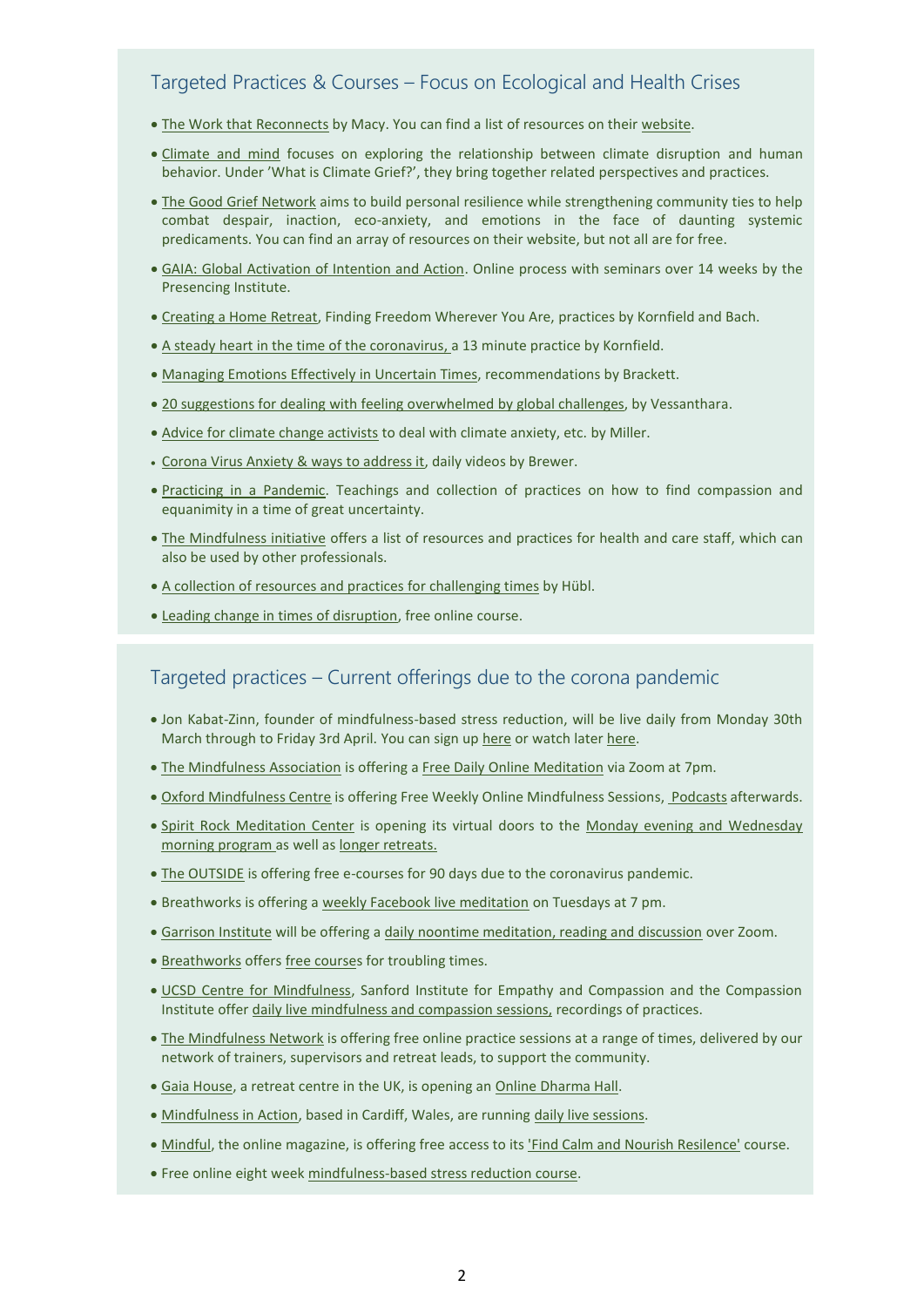# General Practices – Personal Growth for Inner-Outer Transformation

- Molnar, Clinical Psychologist & President, META & Psychological Wellness Center, has a [collection](https://www.meta4stress.com/mindfulness-audios)  [of free mindfulness meditations](https://www.meta4stress.com/mindfulness-audios) and [articles](https://www.meta4stress.com/dr-molnars-publications) with an emphasis on relating to anxiety and fear.
- [Guided online exercises](https://jaghärnu.se/mindfulness-english/) in mindfulness.
- [Guided online meditations](https://self-compassion.org/category/exercises/#guided-meditations) to cultivate self-compassion.
- [Worksheets](https://positivepsychology.com/act-worksheets/) for Acceptance and Commitment Therapy (ACT).
- [Online module](https://www.confer.uk.com/module/module-ecopsychotherapy.html) on eco-psychology.
- ["Awakening the dreamer",](https://www.pachamama.org/engage/awakening-the-dreamer) Pachamama Alliance online learning class, transformative educational.
- [The Free mindfulness project](http://www.freemindfulness.org/download) has a list of free resources.
- [Online yoga](https://www.glo.com/yoga-online) by Glo.
- [One earth sangha,](https://oneearthsangha.org/) a Buddhist platform for living in harmony with nature, incl. free resources.
- [A Mindful Tech Exercise](https://www.youtube.com/watch?v=Wf7iaZA4eyE&feature=youtu.be) with David Levy: Relating to our Smartphones and Devices
- 90 second [mini-meditation](https://soundcloud.com/hachetteaudiouk/013-mindfulness-for-creativity) for creativity.
- [Deep listening.](https://www.creativespirits.info/aboriginalculture/education/deep-listening-)
- [Mindful walking.](https://www.youtube.com/watch?v=jIUw4U1xI5A)

#### Apps

- The meditation app [Headspace](https://www.headspace.com/) (recommended by the Student Health Centre).
- The meditation app [Calm](https://www.ecosia.org/search?q=calm+app&addon=chrome&addonversion=2.1.0) has man[y free resources](https://blog.calm.com/take-a-deep-breath) for this crisis period.
- Th[e Healthy Minds app](https://hminnovations.org/hmi/blog/our-response-to-covid-19) is now freely available.
- [MindPilot](https://mindpilot.com/) is a free app with a mindfulness course by experienced mindfulness teachers (Watt and Vishvapani Blomfield).
- [29K.](https://29k.org/) A personal growth program combining science-based tools for adult development and inner-outer transformation.
- [Insight Timer](https://insighttimer.com/https:/insighttimer.com/) has thousands of free meditations of many types freely available as well as meditative music recordings.
- [The healthy minds program/](https://tryhealthyminds.org/?utm_source=Center+for+Healthy+Minds&utm_campaign=d552d1adf1-Mar2019_DNewsletter&utm_medium=email&utm_term=0_cce2315563-d552d1adf1-9558847) App. Translating neuroscience into tools for everyday life.

### Arts-based practices and inspirations

- Poem reading. David Whyte: Preservation of the Soul (excerpt). [Video.](https://www.youtube.com/watch?v=XO0OjtThqyI) [Text.](https://3.bp.blogspot.com/-kaivn-OIsyI/WTXnoYdBQkI/AAAAAAAABS4/qNbENOxR4dcYA9Lt-CQSt_x7iV_uJw8jgCLcB/s1600/Lost.jpg)
- [Arts based methods](https://www.sustainableplaceshaping.net/wp-content/uploads/2018/02/SUSPLACE-Toolkit-Arts-based-Methods-2018.pdf) for transformative engagement.
- [Collected works](https://www.poetryfoundation.org/poets/mary-oliver) by Mary Oliver, ecopoet.
- Cultural institutions closed due to coronavirus are welcoming virtual visitors. [WEFORUM](https://www.weforum.org/agenda/2020/03/world-famous-cultural-institutions-closed-due-to-coronavirus-are-welcoming-virtual-visitors/) offers a list.
- [Words to Sit With](http://www.wordstositwith.com/) is a site, with a collection of contemporary mindfulness poetry. New poems in response to our current circumstances include ['Together'](http://www.wordstositwith.com/collection), ['This Long Night'](http://www.wordstositwith.com/collection/thislongnight) and 'Feeling Frantic in a [Peaceful World'](http://www.wordstositwith.com/collection/feelingfranticinapeacefulworld)

*"Make art. To allow yourself to move intuitively and bring thoughts and feelings together. Use materials around you. Give yourself space to create and connect the dots without thinking about it. Use clay, or colours, or write without an aim. Walk. Take pictures, print them and arrange them on the wall. Art-making can also be a powerful way to contemplate and pay attention to aspects and relations that were previously unclear or unattended. Making art though is not reserved only to artists." – Diego Galafassi, LUCSUS, Arts4SDGs project*